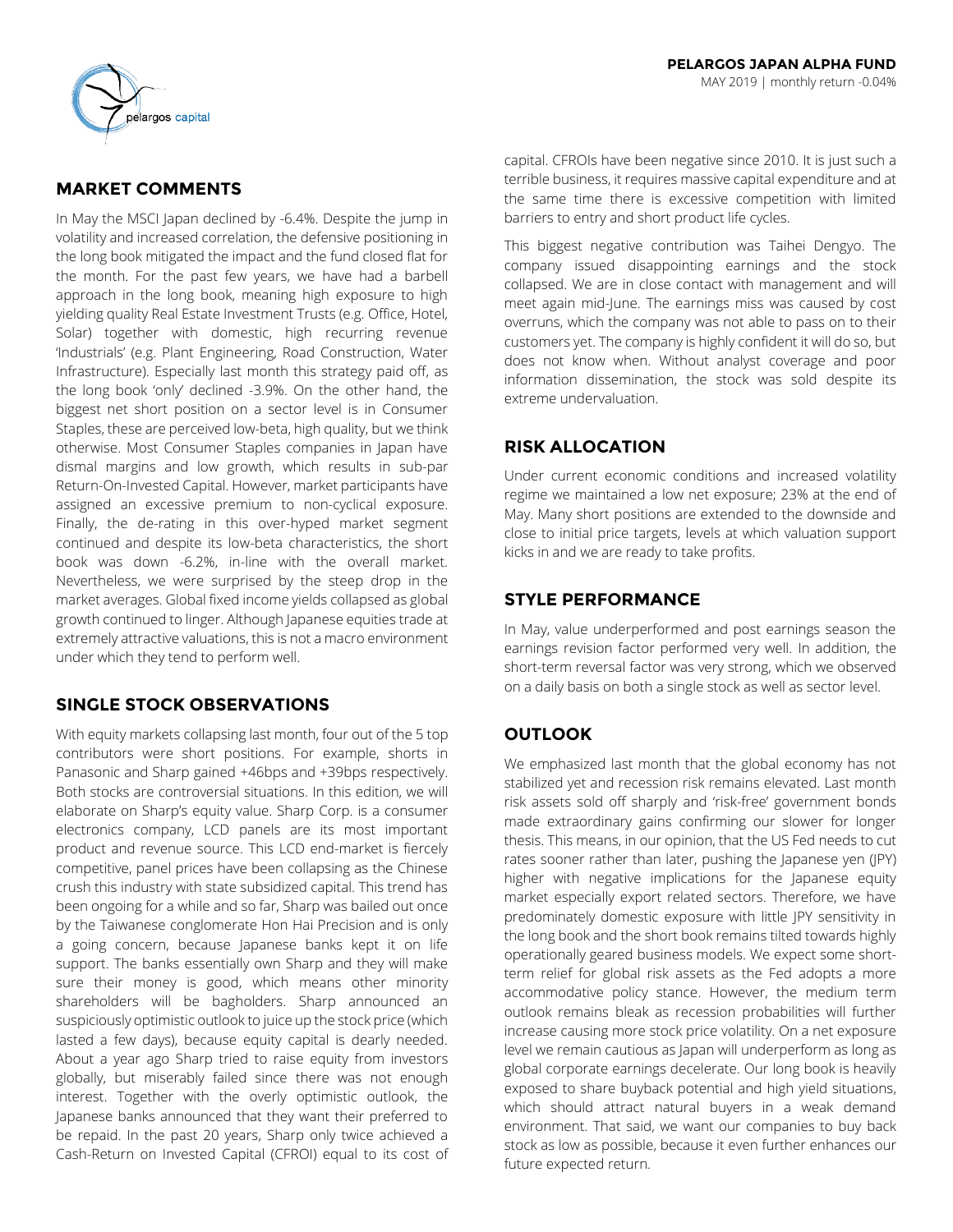

## PELARGOS JAPAN ALPHA FUND MAY 2019 | monthly return -0.04%

# **FUND CHARTS AND FACTS**



#### TOP 5 GROSS POSITIONS

#### TOP 5 MOVERS

| Panasonic        | 0.46% |
|------------------|-------|
| Sharp Corp       | 0.39% |
| Kikkoman Corp    | 0.38% |
| Coca Cola West C | 0.31% |
| Creo             | 0.30% |

#### **TOP 5 SHAKERS**

| Taihei Dengyo | $-0.84%$ |
|---------------|----------|
| Murata Mfg    | $-0.45%$ |
| Okamoto Inds  | $-0.41%$ |
| Pola Orbis    | $-0.32%$ |
| Maeda Corp    | -0.32%   |

## **FUND FACTOR**

|                        | Long   | Short   |
|------------------------|--------|---------|
| Price to Earnings (PE) | 16.0   | 18.3    |
| EV/EBITDA              | 13.7   | 12.6    |
| Price to Book (PB)     | 1.6    | 4.0     |
| Dividend Yield         | 3.0    | 2.1     |
| EV/IC                  | 13     | 4.2     |
| 1 month momentum       | $-3.0$ | $-8.4$  |
| 12-1 month momentum    | $-0.7$ | $-19.2$ |
|                        |        |         |

#### **FUND PERFORMANCE\***

| Month to date performance.    | $-0.04%$ |
|-------------------------------|----------|
| Year to date performance.     | 2.51%    |
| Inception to date performance | 42.48%   |
| *based on share class B EUR   |          |

### **FUND FACTS\***

| Fund size in min EUR | 93.69  |
|----------------------|--------|
| Fund size in mln USD | 104 40 |
| Firm size in min EUR | 218 11 |
| Firm size in min USD | 243.05 |

#### **RISK STATISTICS**

| Net Exposure                              | 23%     |
|-------------------------------------------|---------|
| Gross Exposure                            | 138%    |
| Volatility (ex-ante; 3 months daily data) | 5.5%    |
| Beta (ex-ante)                            | 0.29    |
| Sharpe Ratio                              | 0.48    |
| Sortino Ratio                             | 0.84    |
| Sterling Ratio                            | 0.39    |
| Max Drawdown (monthly)                    | $-8.4%$ |
| Annualized Return                         | 3.3%    |

#### **SECTOR EXPOSURES (IN PERCENT)**

|                            | ξ      | Ğ<br>S   | Ξ              | ğ  |
|----------------------------|--------|----------|----------------|----|
| Consumer Discretionary     |        | $6 - 13$ | $-7$           | 20 |
| Consumer Staples           | 4      | $-12$    | -8             | 16 |
| Energy                     | 0      | $\Omega$ | $\overline{0}$ |    |
| Financials                 | з      | -3       | $-1$           | 6  |
| <b>Health Care</b>         | 1      | $\Omega$ | 1              | 1  |
| Industrials                | 29     | -6       | 23             | 35 |
| Information Technology     | $16-1$ |          | $-1$ 15        | 16 |
| Materials                  | 5      | $-2$     | 3              |    |
| Real Estate                | 22     | $-10$ 12 |                | 32 |
| Telecommunication Services |        | -5       | -5             | 5  |

 $\overline{\omega}$ 

## **GENERAL STATISTICS**

| % Return long book    | $-3.94%$ |
|-----------------------|----------|
| % Return short book   | $-6.22%$ |
| # Long stocks         | 49       |
| # Short stocks        | 20       |
| % Long stocks 1       | 27%      |
| % Short stocks [      | 80%      |
| # Up days / Down days | 11/11    |
| Turnover as % NAV     | 63%      |
|                       |          |
| 200%                  | 80%      |
|                       |          |
| 100%                  | 40%      |
|                       |          |



Gross Exposure Net Exposure



|              | Year | lan      | Feb      | Mar      | Apr      | May      | Jun      | Jul      | Aug      | Sep      | Oct      | Nov      | <b>Dec</b> | <b>YTD</b> | <b>ITD</b> |
|--------------|------|----------|----------|----------|----------|----------|----------|----------|----------|----------|----------|----------|------------|------------|------------|
| 5            | 2019 | 1.05%    | 0.00%    | 0.51%    | 0.98%    | $-0.04%$ |          |          |          |          |          |          |            | 2.51%      | 42.48%     |
| 뭅            | 2018 | $-0.26%$ | $-1.77%$ | $-1.03%$ | $-0.63%$ | $-0.06%$ | $-0.36%$ | $-0.87%$ | $-1.66%$ | 0.36%    | $-3.69%$ | $-0.13%$ | $-4.14%$   | $-13.45%$  | 38.99%     |
| <b>CLASS</b> | 2017 | 0.56%    | $-0.92%$ | $-1.63%$ | $-0.57%$ | 0.23%    | 1.32%    | 1.18%    | 0.46%    | 0.99%    | 1.25%    | 0.20%    | 0.14%      | 3.22%      | 60.59%     |
|              | 2016 | 1.27%    | 0.92%    | 1.18%    | $-0.16%$ | $-1.08%$ | $-4.33%$ | 2.12%    | $-1.05%$ | $-0.29%$ | 2.38%    | 0.88%    | 0.39%      | 2.07%      | 55.58%     |
|              | 2015 | $-1.24%$ | 4.89%    | $-0.27%$ | 3.25%    | 2.57%    | $-1.67%$ | $-2.94%$ | $-3.01%$ | 2.46%    | .88%     | 2.06%    | $-1.42%$   | 6.36%      | 52.42%     |
| PERFORMANCE: | 2014 | $-3.16%$ | $-0.60%$ | $-0.56%$ | $-0.99%$ | $-2.24%$ | .44%     | 0.23%    | $-0.60%$ | 2.06%    | $-1.89%$ | $-1.24%$ | 0.96%      | $-6.52%$   | 43.31%     |
|              | 2013 | 5.35%    | $-0.58%$ | 6.98%    | 6.48%    | $-1.07%$ | $-0.78%$ | 0.31%    | $-0.92%$ | 1.18%    | $-0.80%$ | 1.46%    | 1.73%      | 20.57%     | 53.31%     |
|              | 2012 | $-1.38%$ | 3.81%    | 1.35%    | $-1.21%$ | $-3.83%$ | 1.76%    | 0.84%    | 0.93%    | 1.32%    | 0.58%    | 2.50%    | 4.06%      | 10.95%     | 27.15%     |
|              | 2011 | 0.93%    | $-0.03%$ | $-1.55%$ | 0.14%    | $-0.14%$ | 0.42%    | 0.03%    | $-3.63%$ | 0.69%    | $-0.38%$ | $-2.60%$ | 1.68%      | $-4.48%$   | 14.60%     |
|              | 2010 | 0.73%    | $-0.23%$ | 3.52%    | 3.39%    | $-2.83%$ | $-1.31%$ | 1.23%    | $-0.37%$ | 0.91%    | 1.13%    | 1.40%    | 1.89%      | 9.67%      | 19.97%     |
| <b>BAND</b>  | 2009 | 2.07%    | 1.67%    | $-0.73%$ | $-0.67%$ | 1.34%    | 1.13%    | $-1.93%$ | 2.24%    | $-1.68%$ | $-0.39%$ | $-2.99%$ | 2.84%      | 2.75%      | 9.39%      |
|              | 2008 |          |          |          |          |          |          | 0.96%    | $-1.35%$ | .40%     | 3.44%    | 0.52%    | 1.39%      | 6.46%      | 6.46%      |